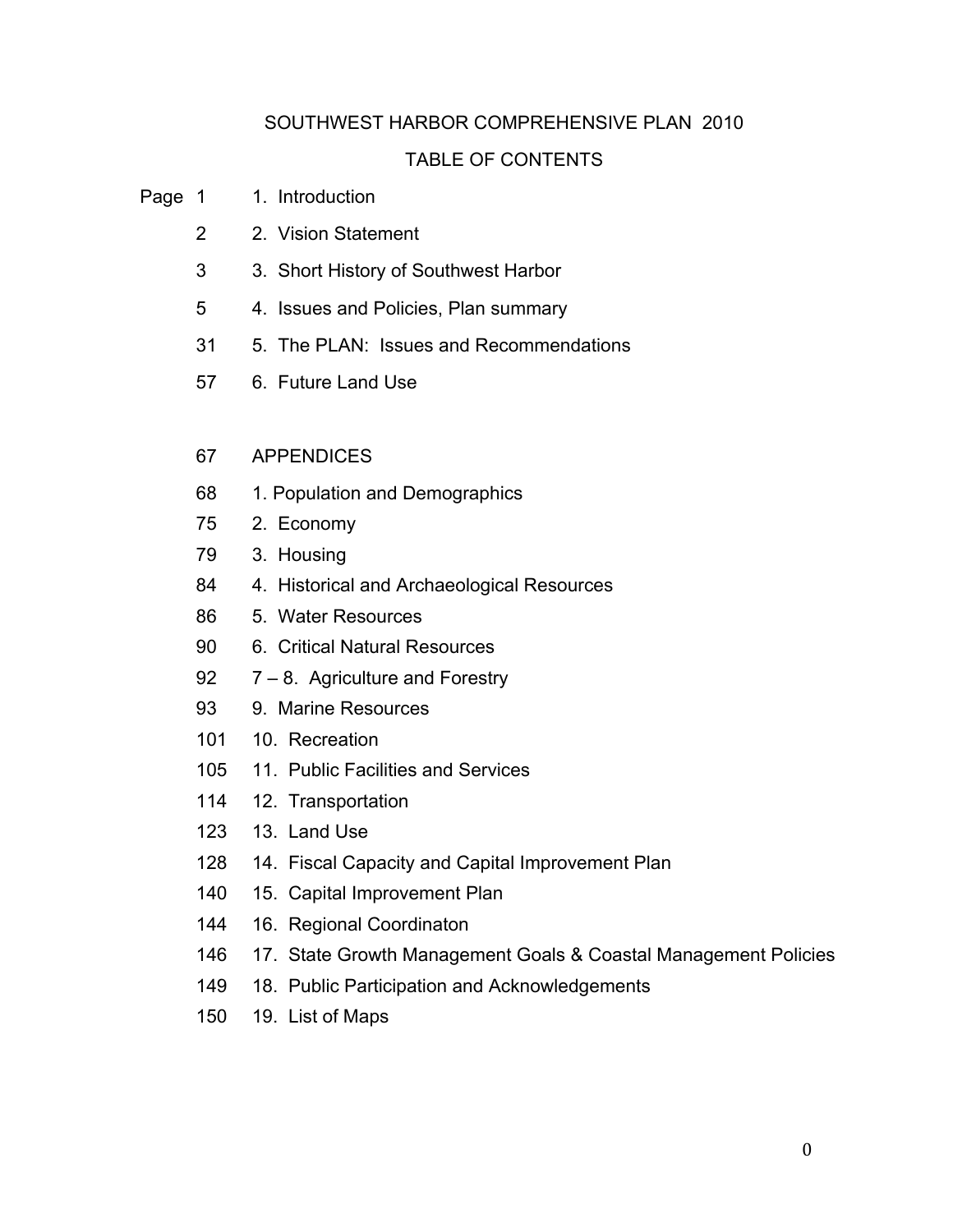## **Chapter 1. INTRODUCTION** to the Southwest Harbor 2010 Comprehensive Plan

What is a Comprehensive Plan? Your answer depends on your point of view. A successful Comprehensive Plan is a policy statement and a planning tool reflecting the consensus of the general public. It can help manage anticipated future growth by providing guiding principles for the town's Land Use Ordinance. It is an important factor in receiving state and federal grants for much-needed infrastructure improvements. It provides a snapshot of what the town is like now and expresses a collective vision of what the town's residents want their town to be in 10 or more years. It illuminates important current issues and recommends actions the town could take to resolve them.

 While the Plan is not binding in the manner of the Land Use and Zoning Ordinance, it does provide an underpinning and a justification for the specific requirements, restrictions and limitations that the Ordinance describes. Implementing the plan depends on future decisions and actions by town boards, committees and staff. It is our collective voice, saying what we like about Southwest Harbor, what we hope to preserve, and what we might change to make community life better.

Information in the Appendices tells us where we are now  $-$  a "State of the Town" with respect to many different aspects of the community and its function. We have collected this information from a wide variety of sources - from the U.S. census and state-compiled information, from individual interviews with townspeople and town employees, from printed documents and maps, and from the internet. Where we thought "official" information was questionable, we have provided estimates based on talking with knowledgeable local sources, and we have indicated these estimates when we use them.

Important issues which need addressing in the near future as part of the plan are described in Chapter 5, along with the Policies that should guide the Recommendations for Action. In most instances, we make suggestions about who should be responsible for considering each recommendation and what a reasonable time frame might be. We want to emphasize that the decisions about what actions to take, if any, rest with town boards, committees and staff or with the voters, depending on who is authorized to make a specific decision or take a specific action.

Current land use patterns and the Future Land Use plan are discussed in Chapter 6. Southwest Harbor (along with Tremont) is unique in Maine because of its mixed-use zoning, which does not segregate commercial or industrial land uses from residential ones. Our work and talk with residents suggests that townspeople like it this way, although some might consider a few tweaks here and there to make it easier to live together harmoniously. All in all, this Plan does not propose major change. Those of us who have worked on this Plan hope that in hindsight it will have proved useful in protecting what we love about our town and in helping to keep it a vital year-round coastal community.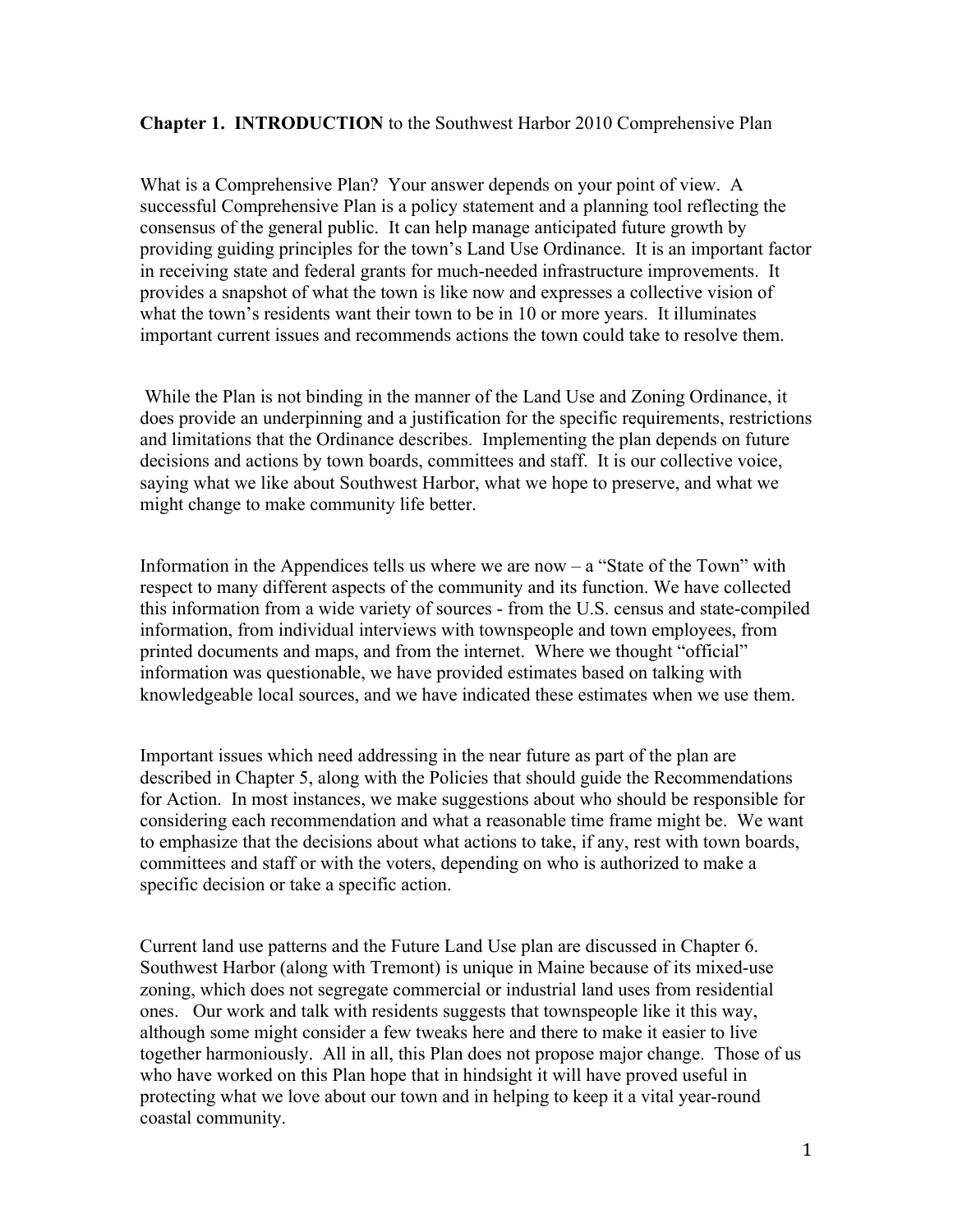### **Chapter 2. VISION STATEMENT** for Southwest Harbor

A Comprehensive Plan begins with understanding current conditions and trends, and then analyzes them and proposes directions for the future. Those proposals rest on the community's vision for how it sees itself now and in the future. This vision shapes the Plan. From our work and public input over the last few years, this is what the Comprehensive Plan Committee understands to be the vision of our town's residents for its future – a community not so very different from the one we currently live in. It is upon this vision that our plan and its recommendations will rest.

# *Vision Statement*

#### *When we picture SWH in 2030, this is what we hope it will be like:*

Southwest Harbor is a vibrant, small year-round community with a healthy local economy characterized by individual initiative and entrepreneurship. Marine services, fishing, boat building, recreational boating, and tourism continue to be important sources of employment and income. Many people are self-employed. The town continues to be a diverse mix of people of different ages and backgrounds who choose to live here, yearround or seasonally, and who are active participants in community life and town affairs. Residents continue to place a high value on good education while finding innovative ways to make it affordable. The cost and administration of some other essential public services are shared with neighboring communities and may continue to be led by private non-profit local organizations, such as the library and the ambulance service. Quality of place, rooted in our harbor, Acadia National Park, and our history, is maintained and enhanced by thoughtful development that maintains the modest, small-town look and feel while protecting our water supplies, wildlife, views, and traditional public access to the outdoors. Roads, bike lanes, sidewalks, and paths are in place and make walking and biking safe for residents and tourists. Innovation and initiative have made Southwest Harbor a more unified and sustainable community for all.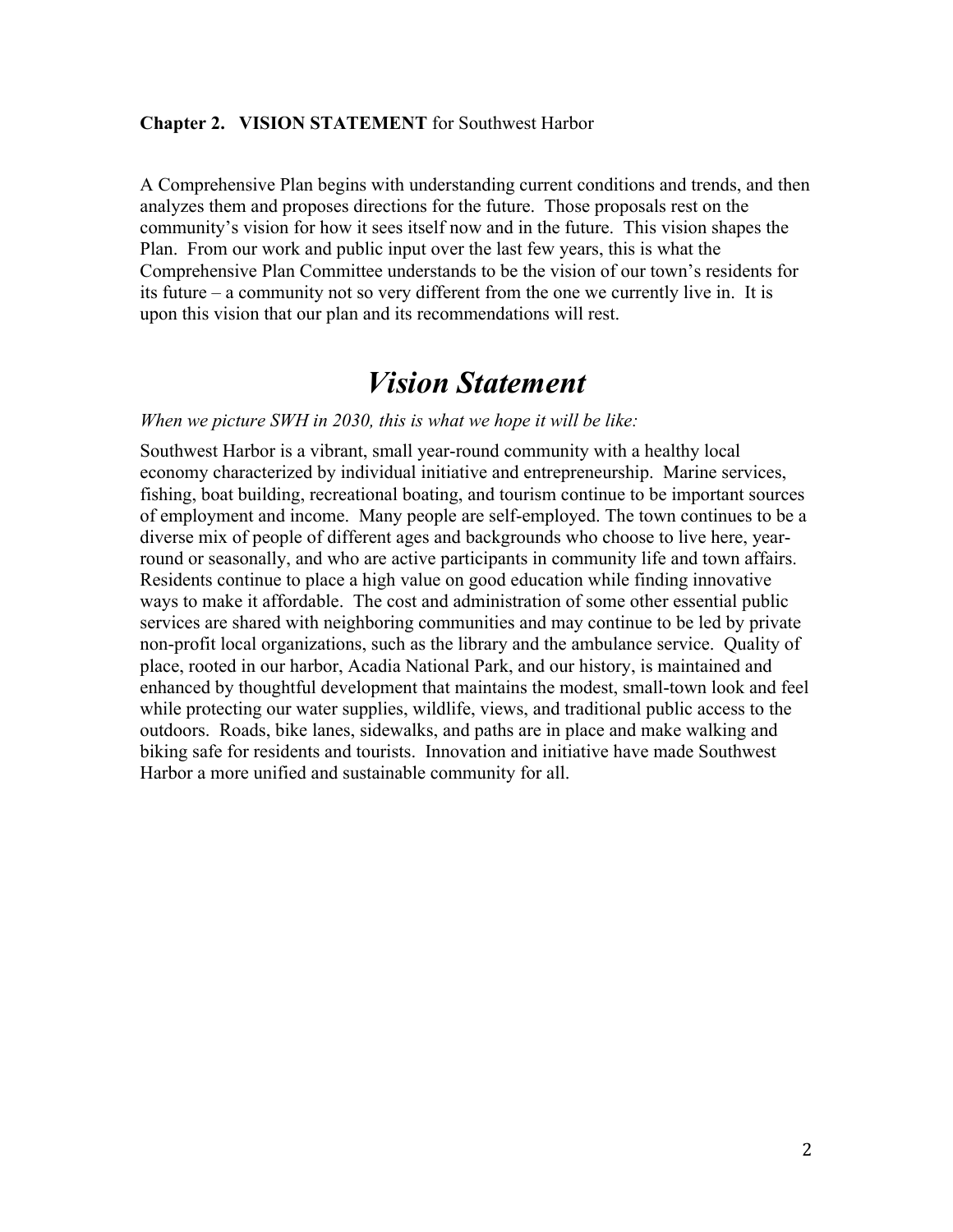## **Chapter 3.0 A BRIEF HISTORY** OF SOUTHWEST HARBOR

The first European settlement on Mt. Desert Island was by Jesuits who landed on Fernald Point at the mouth of Somes Sound in Southwest Harbor. The settlement failed a few weeks later when it was discovered and destroyed by the English.

Dominion of the Maine coast by the English was finally established after the Battle of Quebec. In 1762 Francis Bernard, the last English governor of Massachusetts, traveled to Southwest Harbor and began surveying the lands surrounding the harbor. Two years later a more extensive survey was made with a plan for a proposed town and many of the original lot lines and boundaries remain extant today.

Following is a description of Southwest Harbor's very first land use plan from the papers of Sir Francis Bernard, *" Proposals for settling a Town in Mount desart, in the West Harbour there, being a most convenient Spot for a fishery."*

*The Plan of the Town which is laid out in that Island is calculated for trade & business; for which its situation, being in the direct course of all the Vessels coasting along the Shore, & the great plenty of fish which will afford a staple commodity, make it Very suitable. The Lots of settlers are therefore laid out with 4 acres each, upon which each settler will be obliged to build an house & settle a family. The rest of the lands given for the incouragement of settlers will be in the outlots as nearly accommodated to the Town as can be. Each settler of a family is to have 25 acres given to him free of all expense. This alone will afford sufficient land for husbandry as it is supposed much the greater part of the settler will apply themselves to fishing & trades, for which their home*  lots alone will be abundantly sufficient. But if Any families which make husbandry their *business shall want more lands, they shall be supplied as far [as] 25 acres each a dollar an acre. The duties required of settlers are that they settle a family upon the home lot, building an house within a year & clearing the home lot within 3 years. Mines of Metall or Coals and Quarries of lime stone will be reserved to the proprietor & also timber trees upon lands unleased*.

Early settlement of the land was by fishermen and lumbermen and originally this Town of Mt. Desert included several off shore islands. In 1796 Eden (now Bar Harbor) was formed. The Town of Mansel (later called Tremont) was incorporated in 1848. The Town of Southwest Harbor further divided itself from Tremont in 1905 over a dispute about whether to build a new school. The Town Charter describing the new town's boundaries also discusses the disposition of certain properties such as fire fighting equipment and of certain responsibilities such as support of paupers.

The first church on Mt. Desert Island was established in Southwest Harbor in 1792.